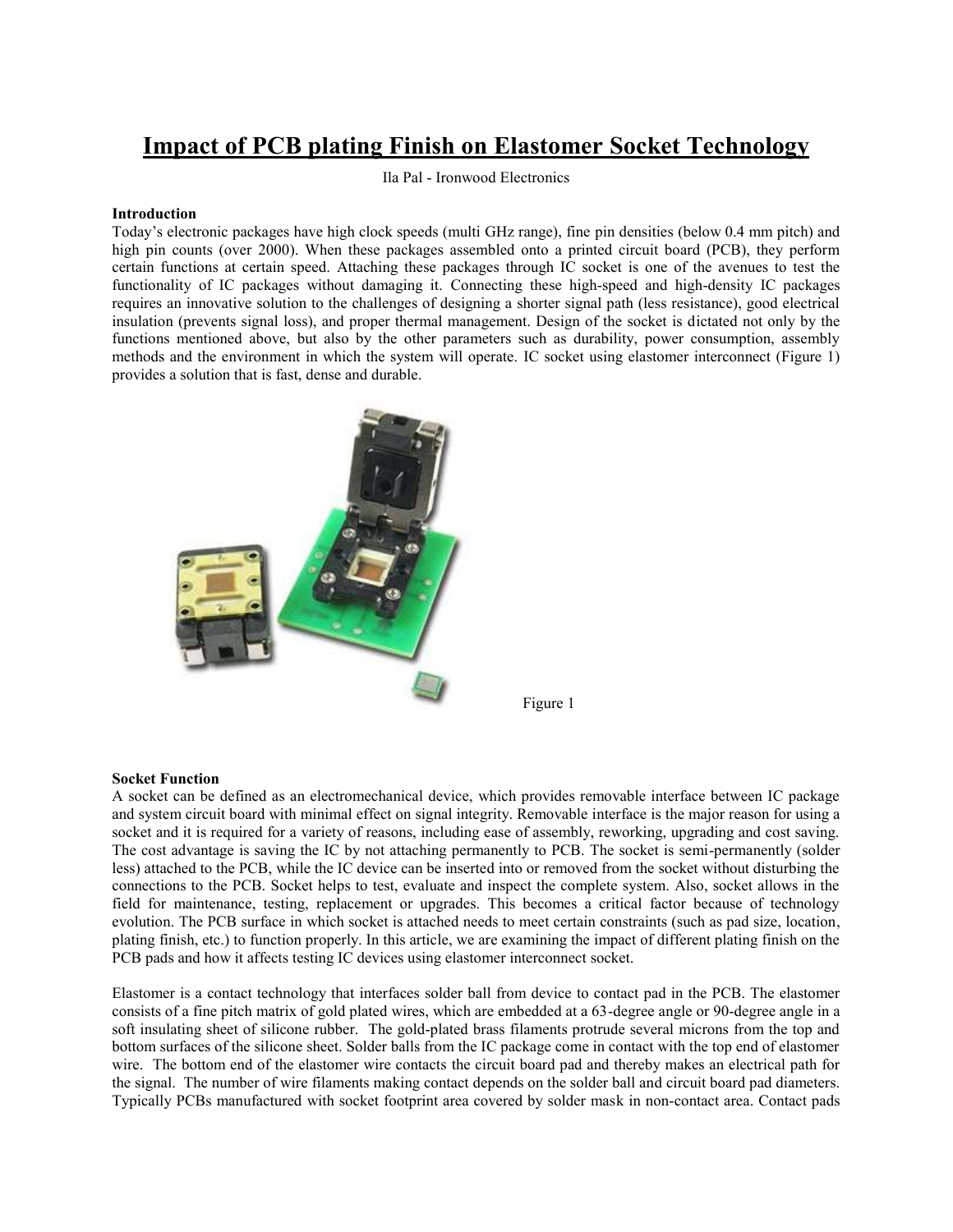are either manufactured with solder mask defined or copper defined. Figure 2 shows cross sectional view of PCB with copper defined pad and mask defined pad.



From the above pictures, it can be seen that copper defined pads are better than mask defined pads as it allows larger contact area specifically for the elastomer contact. This phenomenon becomes further critical when the device pitch shrinks to 0.4mm due to the contact pad sizes are 0.25mm.

In this experiment, copper defined pads were fixed as one of the parameter due to the reason mentioned above. The following four plating options, lead free plating, ENIG (Electroless Nickel Immersion Gold) plating, ENEPIG (Electroless Nickel Electroless Palladium Immersion Gold) plating, and hard nickel gold plating, were considered as variables in the experiment. We also fixed the solder mask thickness as per IPC–SM-840D which is 0.001" [0.025mm] minimum. Lead free plating is accomplished by dipping PCB in lead free solder bath and blow off excess solder using hot air manifold. This process typically accomplishes final plating thickness of 0.001" – 0.002". With lead free plating finish PCB pads are typically above solder mask height. According to IPC 4552, typical nickel plating is  $0.0001" - 0.0002"$  and gold plating is  $2 - 9$  micro inches. Ni+Au will be  $0.000102" - 0.000209"$ . With ENIG plating, PCB contact pad will be always below the solder mask. For ENEPIG, typical nickel plating is  $0.0001" - 0.0002"$ , palladium plating is 10-30 micro inches and gold plating is  $1 - 2$  micro inches. Ni+Pd+Au will be 0.000111" – 0.000232". With ENEPIG plating, PCB contact pad will be always below the solder mask. Hard nickel gold plating is electrolytic process. Typical hard nickel plating is 0.0001" – 0.0003" and hard gold plating is 10 – 30 micro inches. Hard Ni+Au will be 0.00011" – 0.00033". With hard nickel gold plating, PCB contact pad will be always below the solder mask as well. Another variable used in the experiment is device pitch. Since the contact pads are proportional to device pitch, contact pad sizes increases or decreases corresponding to device pitch.

PCBs are manufactured with above mentioned specification. Three different devices (0.4mm, 0.5mm and 1mm pitch) were manufactured. Sockets with elastomer contact were assembled on to PCBs with different plating. Devices were placed inside the socket and actuated. Contact resistance was measured. If the contact resistance was below 50 mOhms, then it is considered "pass". The process was repeated for 50 cycles. If any one instance, the contact resistance is above 50 mOhms, then it is considered as "fail". Results are shown in Table 1.

It can be seen from the table that the PCB contact pad plating variation did not affect devices whose pitch is 0.5mm or large. PCBs with ENIG and Hard Ni/Au plating were not connecting well for the 0.4mm pitch devices. One of the factors is the 0.4mm pitch has a contact pad size of 0.25mm round. The other factor is that these two plating options